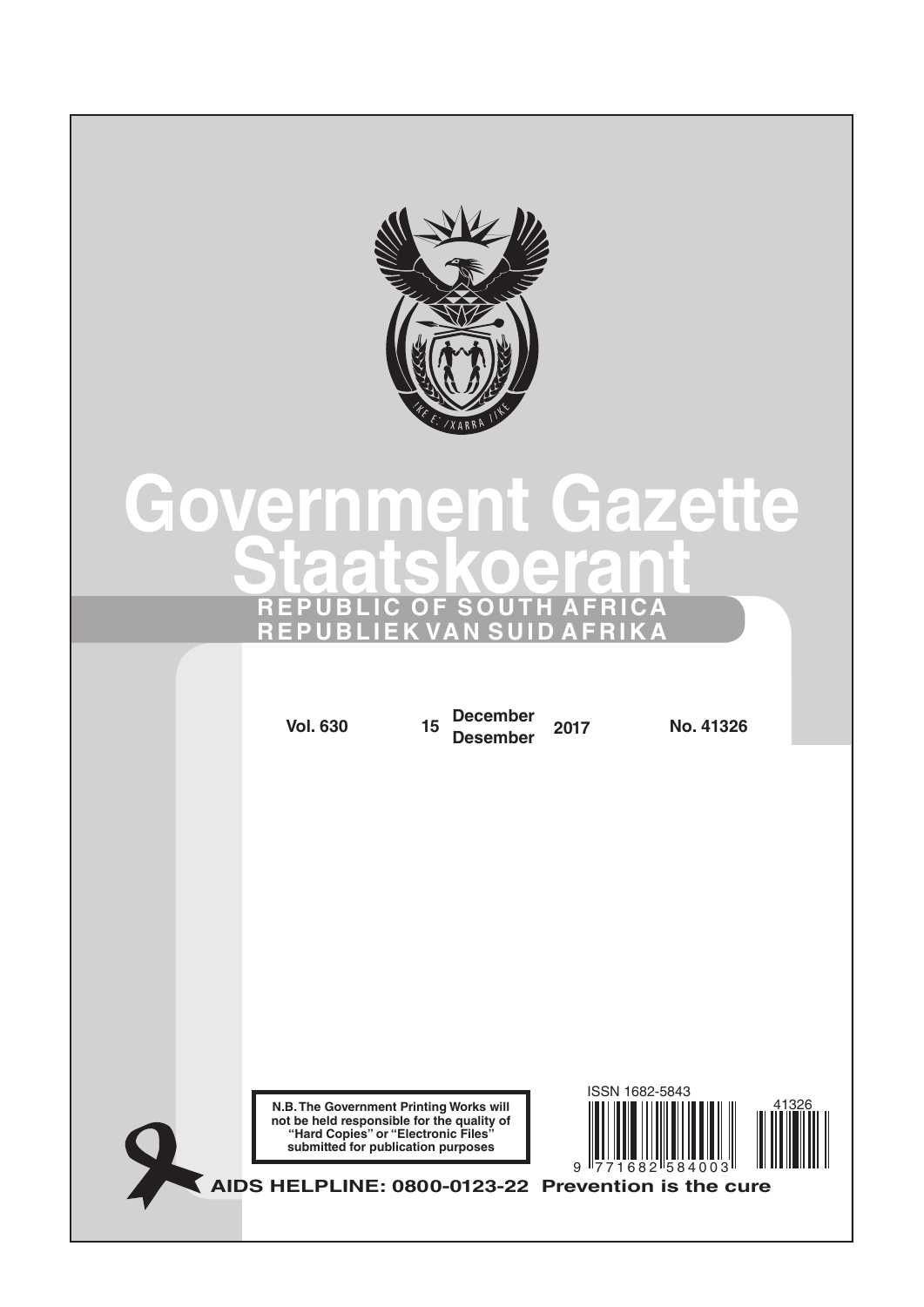This gazette is also available free online at **www.gpwonline.co.za**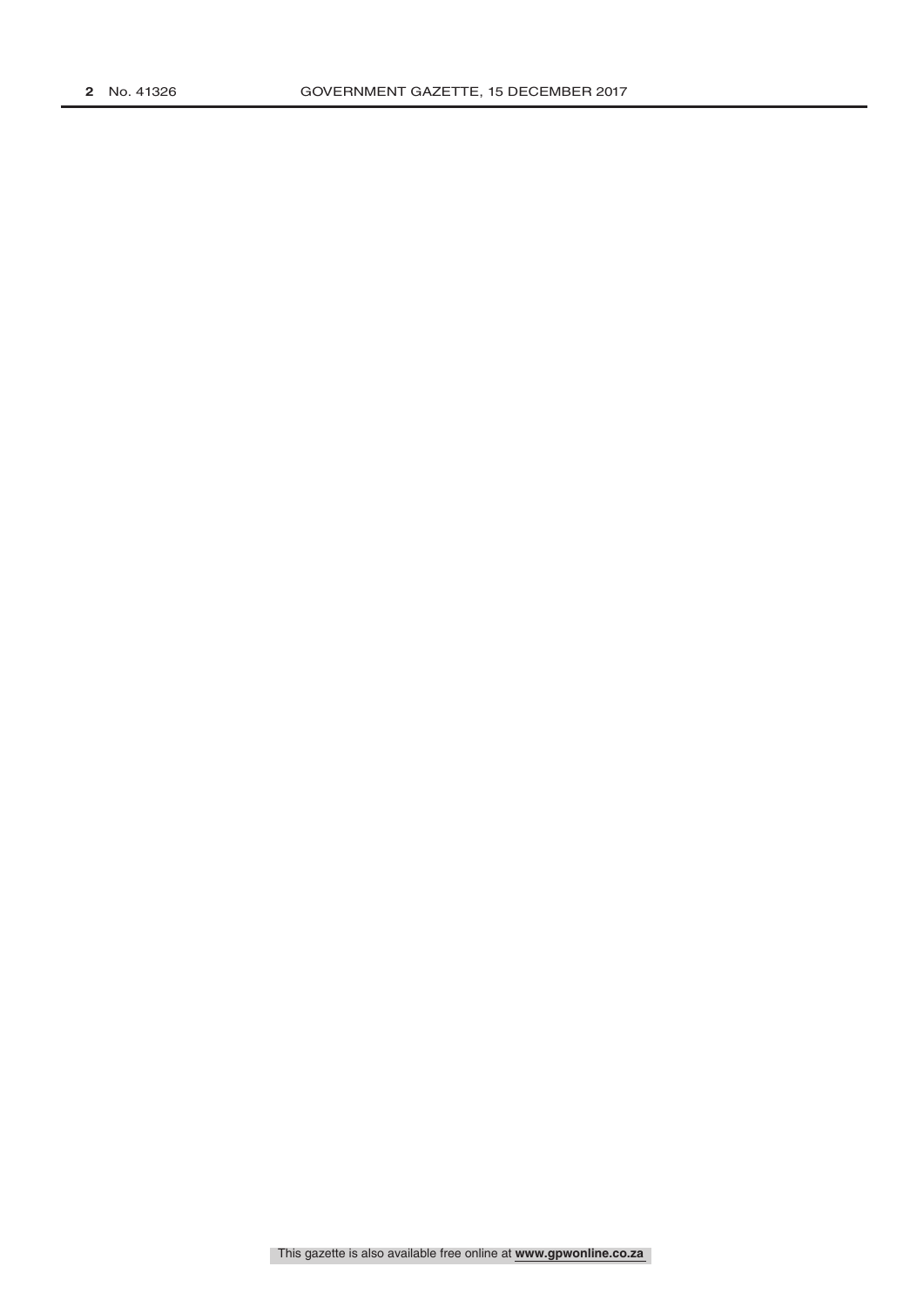# **IMPORTANT NOTICE:**

**The GovernmenT PrinTinG Works Will noT be held resPonsible for any errors ThaT miGhT occur due To The submission of incomPleTe / incorrecT / illeGible coPy.**

#### **no fuTure queries Will be handled in connecTion WiTh The above.**

#### **Contents**

Government Notices • Goewermentskennisgewings **Labour, Department of/ Arbeid, Departement van** 1429 Basic Conditions of Employment Act (75/1977): Amendment of Sectoral Determination 7: Domestic Worker Sector, South Africa ............................................................................................................................................................. 41326 4 1430 Basic Conditions of Employment Act . (75/1997): Amendment of Sectoral Determination 1: Contract Cleaning Sector South Africa ........................................................................................................................................................ 41326 6 *Page Gazette No. No. No.*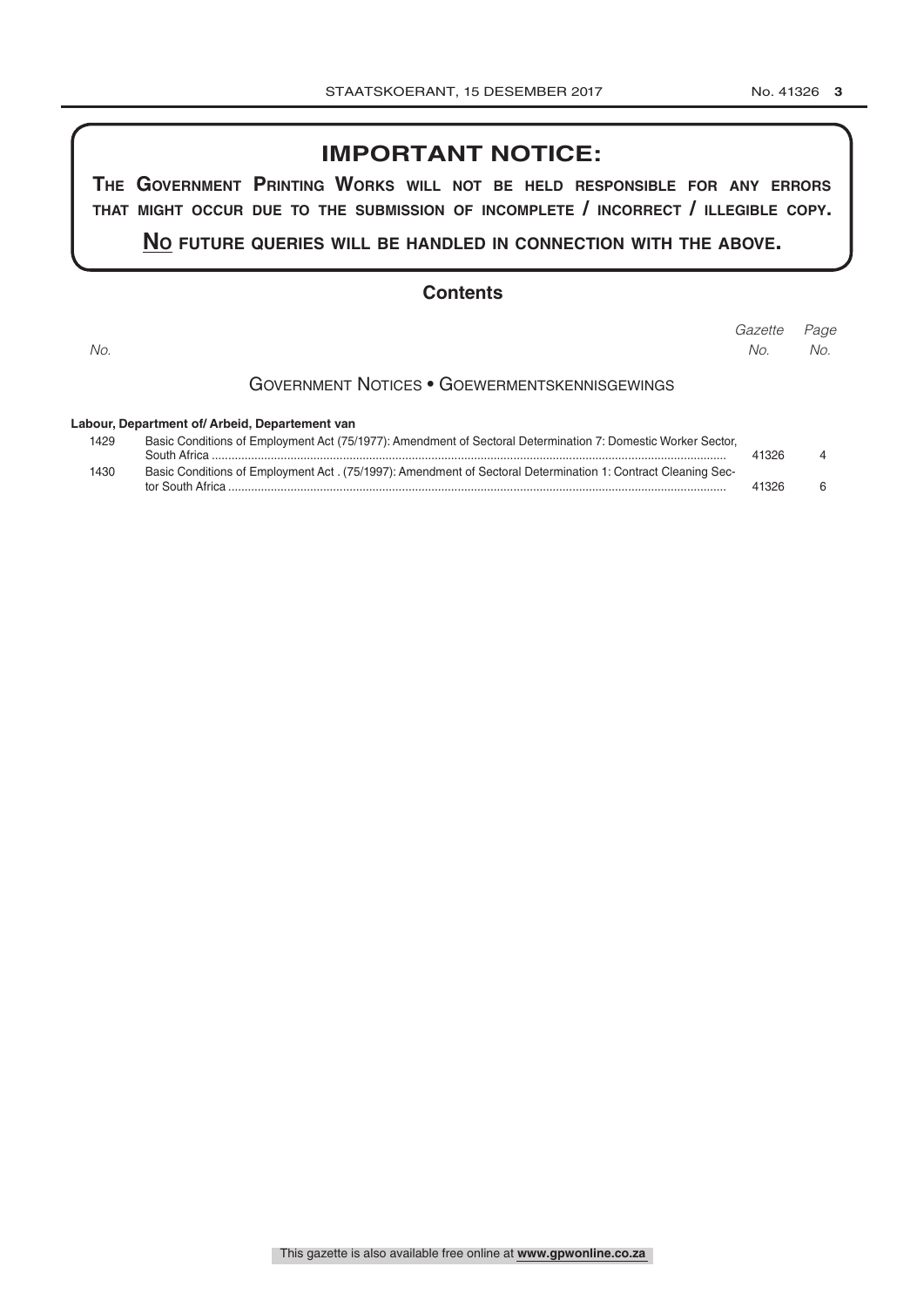## Government Notices • Goewermentskennisgewings

#### **DEPARTMENT OF LABOUR**

No. R. Date: **NO. 1429 15 DECEMBER 2017** 

#### BASIC CONDITIONS OF EMPLOYMENT ACT NO.75 OF 1977

#### AMENDMENT OF SECTORAL DETERMINATION 7: DOMESTIC WORKER SECTOR, SOUTH AFRICA

I, Mildred Nelisiwe Oliphant, Minister of Labour, hereby in terms of Section 56(1) of the Basic Conditions of Employment Act, No. 75 of 1997, amend Sectoral Determination 7: Domestic Worker Sector, South Africa published under Government Notice 38237 R.919 of 24 November 2014, in accordance with the schedule hereto and fix 01 January 2018 as the date on which this amendment shall become binding.

E. Spain M N OLIPHANT, MP MINISTER OF LABOUR

Date: 07/12/2017

#### UMTHETHO WEZIMISELO EZIYISISEKELO KWEZEMISEBENZI OKUNGUNOMBOLO 75 KA, 1997 ISICHIBIYELO SOMKHAKHA KANOMBOLO 7: WABASEBENZI BASEZINDLINI ENINGIZIMU AFRICA

Mina, Mildred Nelisiwe Oliphant, uNgqongqoshe Wezabasebenzi, ngokwesigaba 56(1) soMthetho Wezimiselo Eziyisisekelo Emisebenzini, kallombolo 75 ka 1997, ngazisa ngokushicilelwa koshintsho Emkhakeni kanombolo 7: Abasebenzi basesindlini, eNingizimu Afrika, kanye noshintsho olushicilelwe kwisaziso sikaHulumeni 38237 R.919 ngomhlaka 24 kuLwezi 2014 ngokomgomo wezokulungiswa okhishwe ngomhlaka 01 UMasingana 2018 njengosuku elabekelwa ukuqala koshintsho.

to offence in communication M N OLIPHANT, MP UNGQONGQOSHE WEZABASEBENZI

Usuku:  $07/67/3017$ 

#### **SCHEDULE:**

1. Substitute Tables 1 and 2 as reflected in Government Gazette 38237 R.919 of 24 November 2014 with tables 1 and 2 below.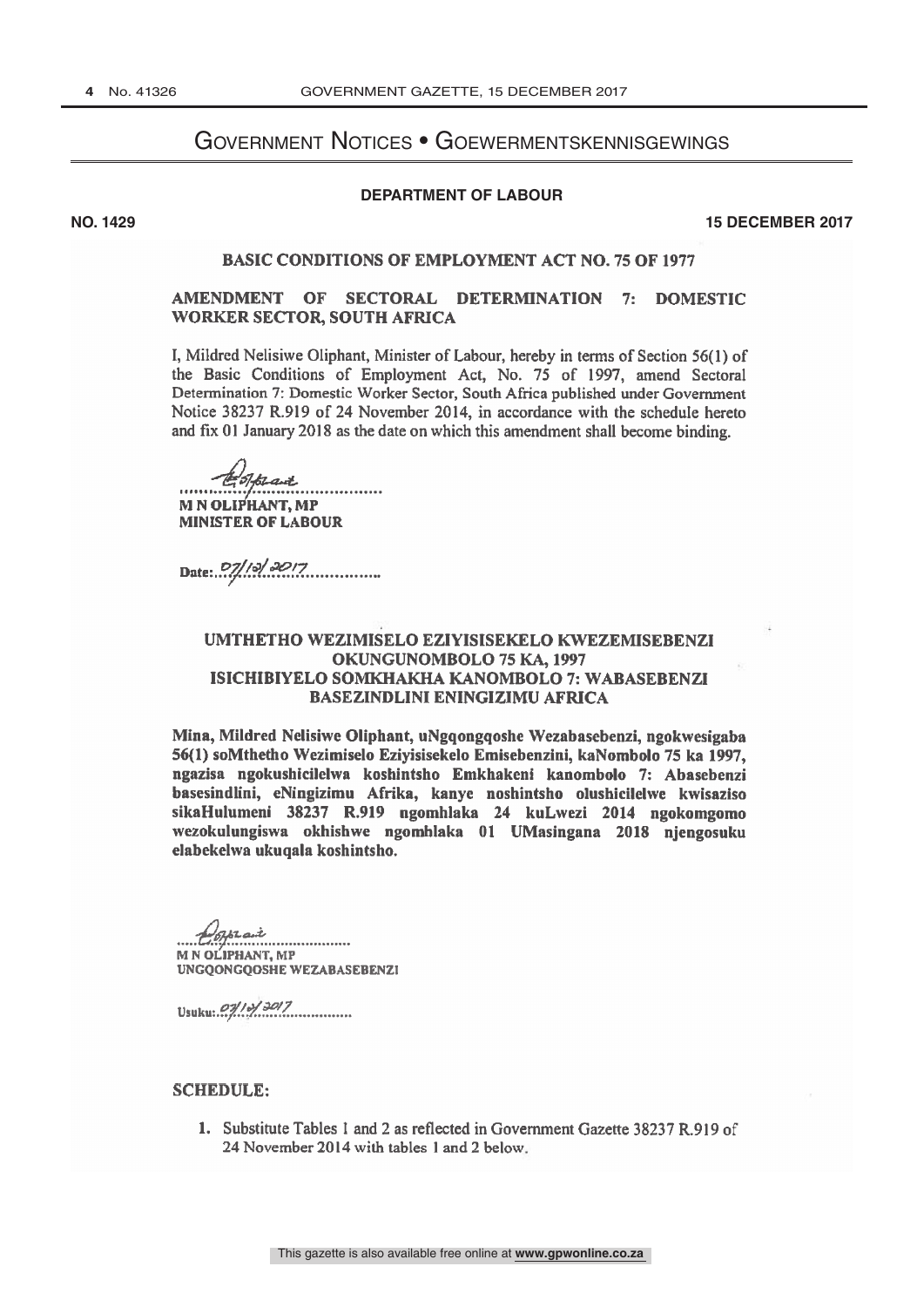|                                                       |                                                                                                                                                                       | DOMESTIC WORKER MINIMUM WAGE SCHEDULE                                                                                                                                                                                                                                                                                                 |              |
|-------------------------------------------------------|-----------------------------------------------------------------------------------------------------------------------------------------------------------------------|---------------------------------------------------------------------------------------------------------------------------------------------------------------------------------------------------------------------------------------------------------------------------------------------------------------------------------------|--------------|
|                                                       | Table 1: Area A -Minimum wages for domestic workers who work more than                                                                                                | Table 2: Area A-Minimum wages for domestic workers who work 27 ordinary hours<br>per week or less                                                                                                                                                                                                                                     |              |
|                                                       | 27 ordinary hours per weel                                                                                                                                            |                                                                                                                                                                                                                                                                                                                                       |              |
| Bergrivier Local Municipality, Breederivier Local Mun |                                                                                                                                                                       | iicipality, Buffalo City Local Municipality, Cape Agulhas Local Municipality, Cederberg Local Municipality, City of                                                                                                                                                                                                                   |              |
|                                                       |                                                                                                                                                                       | Cape Town, City of Johannesburg Metropolitan Municipality, City of Tshwane Metropolitan Municipality, Drakenstein Local Municipality, Ekurhulen Metropolitan                                                                                                                                                                          |              |
|                                                       |                                                                                                                                                                       | Municipality, Emalahleni Local Municipality, Emfuleni Local Municipality, Ethekwini Metropolitan Unicity, Gamagara Local Municipality, George Local Municipality,                                                                                                                                                                     |              |
| Hibiscus Coast Local Municipality, Karoo Hoogland     |                                                                                                                                                                       | Local Municipality, Kgatelopele Local Municipality, Khara Hais Local Municipality, Knysna Local Municipality,                                                                                                                                                                                                                         |              |
|                                                       |                                                                                                                                                                       | Kungwini Local Municipality, Kouga Local Municipality, Langeberg Local Municipality, Lesedi Local Municipality, Mangelity, Mangaung Local                                                                                                                                                                                             |              |
|                                                       |                                                                                                                                                                       | Municipality, Matzikama Local Municipality, Metsimaholo Local Municipality, Middelburg Local Municipality, Midvaal Local Municipality, Mngeni Local Municipality,<br>Mogale Local Municipality, Mosselbaai Local Municipality, Msunduzi Local Municipality, Mtubatu Local Municipality, Nama Khoi Local Municipality, Nelson Mandela, |              |
|                                                       |                                                                                                                                                                       | Nokeng tsa Taemane Local Municipality, Oudtshoorn Local Municipality, Overstrand Local Municipality, Plettenbergbaai Local Municipality, Potchefstroom Local                                                                                                                                                                          |              |
|                                                       |                                                                                                                                                                       | Municipality, Randfontein Local Municipality, Richtersveld Local Municipality, Saldanha Bay Local Municipality, Sol Plaatjie Local Municipality, Stellenbosch Local                                                                                                                                                                   |              |
|                                                       |                                                                                                                                                                       | Municipality, Swartland Local Municipality, Swellendam Local Municipality, Theewaterskloof Local Municipality, Umdoni Local Municipality, uMhlathuze Local                                                                                                                                                                            |              |
| Municipality and Witzenberg Local Municipality.       |                                                                                                                                                                       |                                                                                                                                                                                                                                                                                                                                       |              |
|                                                       | Minimum rates for the period                                                                                                                                          | Minimum rates for the period                                                                                                                                                                                                                                                                                                          |              |
| 1 January 2018 to 30 November                         | r 2018                                                                                                                                                                | 1 January 2018 to 30 November 2018                                                                                                                                                                                                                                                                                                    |              |
| $\widehat{\epsilon}$<br><b>Hourly Rate</b>            | 13.05                                                                                                                                                                 | $\tilde{\epsilon}$<br>Hourly Rate                                                                                                                                                                                                                                                                                                     | 15.28        |
| Weekly Rate (R)                                       | 587.40*                                                                                                                                                               | Weekly Rate (R)                                                                                                                                                                                                                                                                                                                       | 412.60 ***   |
| Monthly Rate (R)                                      | 2545.22**                                                                                                                                                             | Monthly Rate (R)                                                                                                                                                                                                                                                                                                                      | 1787.80 **** |
|                                                       | Table 1: Area B (Areas not mentioned in Area A) Minimum wages for domestic                                                                                            | Table 2: Area B (Areas not mentioned in Area A) Minimum wages for domestic                                                                                                                                                                                                                                                            |              |
| workers who work more than 27 ordinary                | hours per week                                                                                                                                                        | workers who work 27 ordinary hours per week or less                                                                                                                                                                                                                                                                                   |              |
| Hourly Rate (R)                                       | 11.89                                                                                                                                                                 | $\widehat{\epsilon}$<br>Hourly Rate                                                                                                                                                                                                                                                                                                   | 14.03        |
| $\tilde{\epsilon}$<br>Weekly Rate                     | 534.91*                                                                                                                                                               | $\widehat{\epsilon}$<br>Weekly Rate                                                                                                                                                                                                                                                                                                   | 378.83***    |
| Monthly Rate (R)                                      | 2317.75 **                                                                                                                                                            | Monthly Rate (R)                                                                                                                                                                                                                                                                                                                      | 1641.48 **** |
|                                                       | ** Indicative monthly rate for employees working a maximum of 45 ordinary hours PW<br>Indicative weekly rate for employees working a maximum of 45 ordinary hours PW. | Indicative monthly rate for employees working a maximum of 27 Ordinary hours PW.<br>Indicative weekly rate for employees working a maximum of 27 ordinary hours PW.<br>****<br>***                                                                                                                                                    |              |
|                                                       |                                                                                                                                                                       |                                                                                                                                                                                                                                                                                                                                       |              |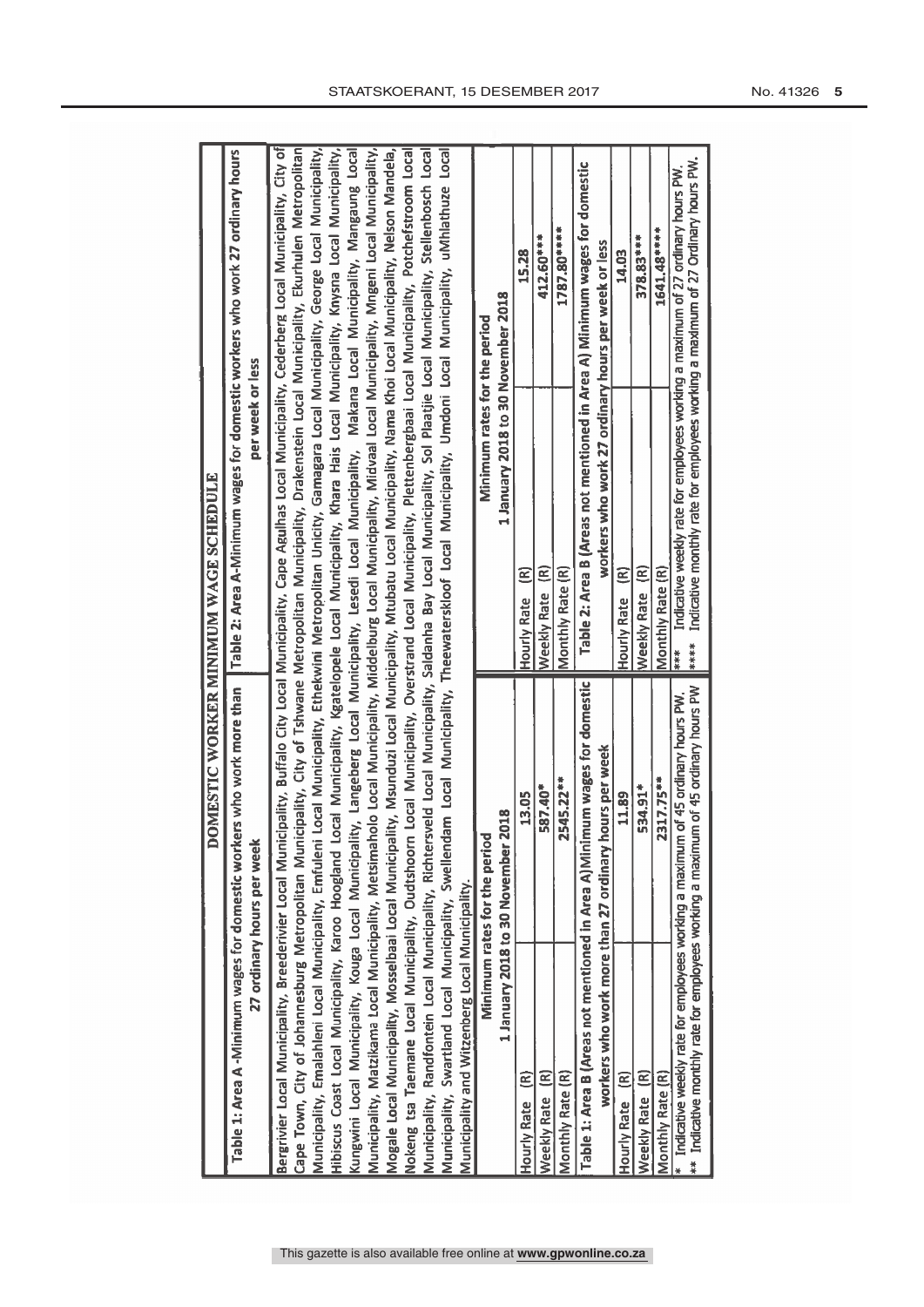#### **DEPARTMENT OF LABOUR**

#### **NO. 1430 15 DECEMBER 2017**

#### BASIC CONDITIONS OF EMPLOYMENT ACT, NO 75 OF 1997

#### AMENDMENT OF SECTORAL DETERMINATION 1: CONTRACT CLEANING SECTOR, SOUTH AFRICA.

I, Mildred Nelisiwe Oliphant, Minister of Labour, in terms of section 56(1) of the Basic Conditions of Employment Act, No 75 of 1997, hereby amend Sectoral Determination 1: Contract Cleaning Sector, South Africa, published under Government Gazette No. 38384 of 06 January 2015, in accordance with the schedule hereto and fix 01 January 2018 as the date on which this amendment shall become binding

51-BLant M N OLIPHANT, MP

MINISTER OF LABOUR

Date: 07/12/2017

# UMTHETHO WEZIMISELO EZIYISISEKELO EMISEBENZINI, OKUNGUNOMBOLO 75 KA 1997 UKUCHIBIYELWA KOSHINTSHO KWESINQUMO SOMKHAKHA KANOMBOLO 1: UMKHAKHA WEMBONI YOSIZO LOKUHLANZA, ENINGIZIMU NE AFRIKA

Mina, Mildred Neliswe Oliphant, uNgqongqoshe Wezabasebenzi, ngokwesigaba 56(1) soMthetho Wezimiselo Eziyisisekelo Emisebenzini, kallombolo 75 ka, 1997, ngazisa ngokushicilelwa koshintsho Emkhakheni ka Nombolo 1: Emkhakheni wemboni yosizo lokuhlanza, eNingizimu Ne Afrika, eshicilelwe ngaphansi kwesaziso sikahulumeni No. 38384 ngomhlaka 06 kuMasingana 2015 ngokomgomo wezokulungiswa okhishwe ngomhlaka 01 kuMasingana 2018 njengosuku elabekelwa ukugala koshintsho.

poppear M N OLIPHANT, MP UNGQONGQOSHE WEZABASEBENZI

Usuku: 07/12/2017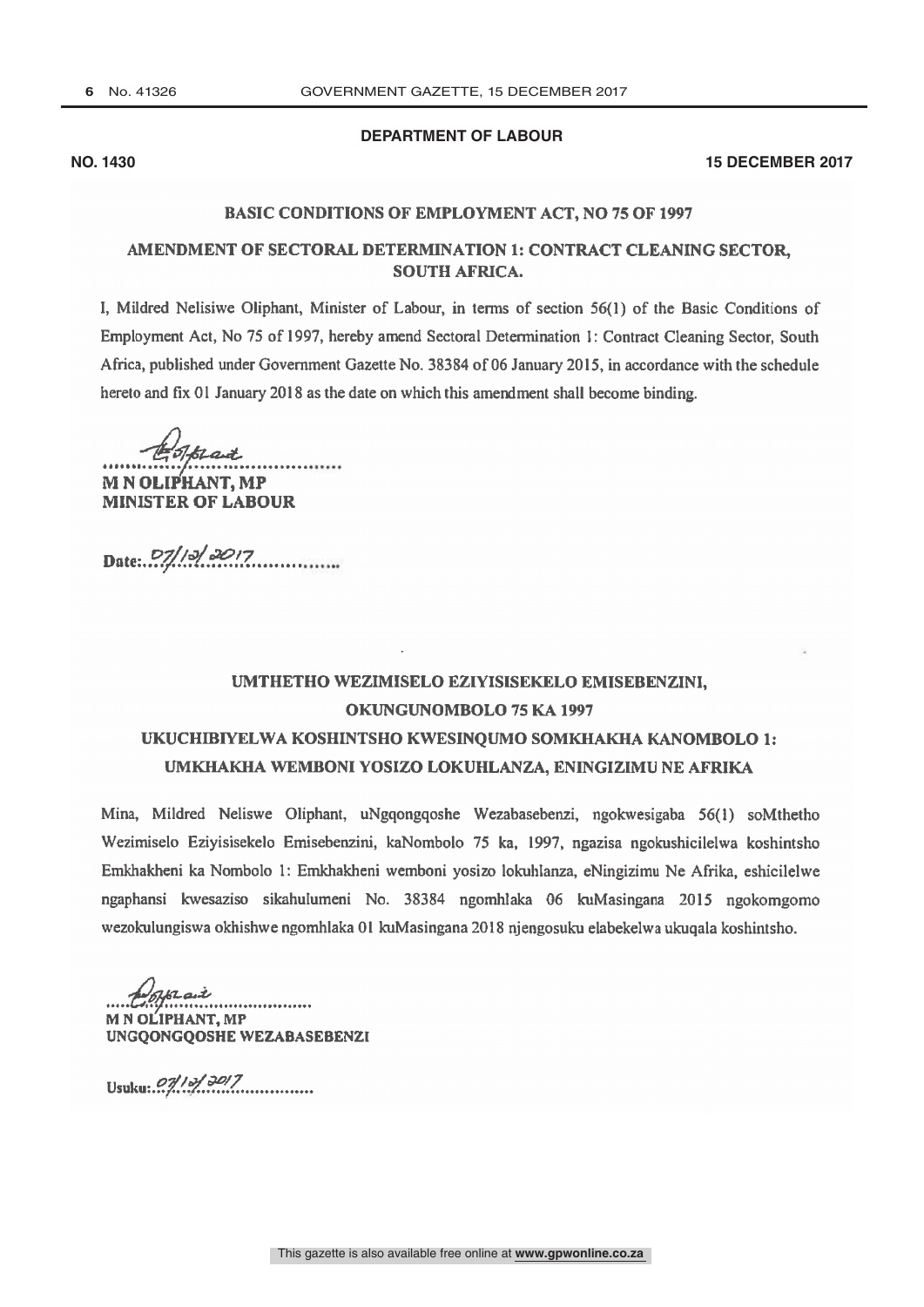Schedule:

- Substitute clause 3(1)(2) as reflected in Government Gazette No. 38384 of 06 January 2015 with  $1.$ the following:
	- $\overline{\mathbf{3}}$ **Remunerations**
	- $1)$ With effect from 01 January 2018 an employers shall pay a contract cleaning worker at least the minimum wage prescribed in the schedule.

#### SECTORAL DETERMINATION 1: CONTRACT CLEANING SECTOR, SOUTH AFRICA

### **WAGES TABLE:**

|                                                                                                                                                                                                                                                                                              |                  |                                                                                                                                                                                                        |                                     | TABLE 1: Minimum hourly rates for Contract Cleaning employees |                         |
|----------------------------------------------------------------------------------------------------------------------------------------------------------------------------------------------------------------------------------------------------------------------------------------------|------------------|--------------------------------------------------------------------------------------------------------------------------------------------------------------------------------------------------------|-------------------------------------|---------------------------------------------------------------|-------------------------|
| Area A                                                                                                                                                                                                                                                                                       |                  | Area B                                                                                                                                                                                                 |                                     | Area C                                                        |                         |
| <b>Metropolitan Councils:</b><br><b>City of Cape Town, Greater</b><br><b>East Rand Metro, City of</b><br>Johannesburg, Tshwane and<br><b>Nelson Mandela.</b><br><b>Local Council:</b><br><b>Emfuleni, Merafong, Mogale</b><br>City, Metsimaholo,<br>Randfontein, Stellenbosch,<br>Westonaria |                  | All Areas In KwaZulu-Natal<br>for KwaZulu-Natal areas shall be<br>subjected to the last Bargaining<br><b>Council for the Contract Cleaning</b><br>Service Industry kwaZulu-Natal<br>(BCCCI) agreement. | <b>NB: Conditions of employment</b> | In the rest of the RSA                                        |                         |
| Period                                                                                                                                                                                                                                                                                       | Rate per<br>hour | Rate per hour                                                                                                                                                                                          | Rate per<br>hour                    | <b>Period</b>                                                 | Rate per<br><b>hour</b> |
| 01/01/2018 to<br>30/11/2018                                                                                                                                                                                                                                                                  | <b>R20.74</b>    | 01/01/2018 to<br>28/02/2018                                                                                                                                                                            | R19.36                              | 01/01/2018 to<br>30/11/2018                                   | R18.90                  |
|                                                                                                                                                                                                                                                                                              |                  | 01/03/2018 to<br>30/11/2018                                                                                                                                                                            | <b>R20.00</b>                       |                                                               |                         |